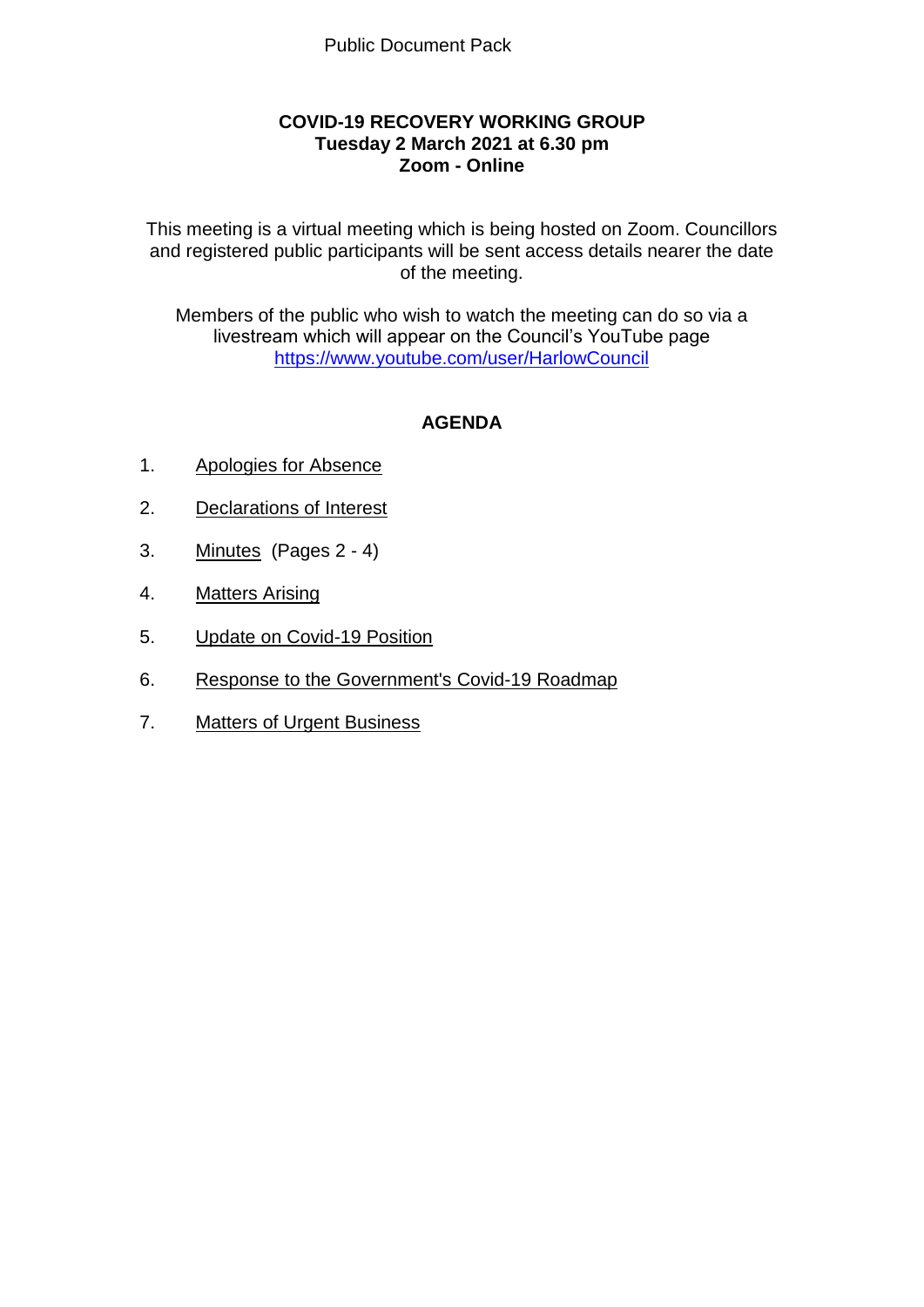#### **MINUTES OF THE COVID-19 RECOVERY WORKING GROUP HELD ON**

2 February 2021 6.30 - 7.32 pm

## **PRESENT**

#### **Committee Members**

Councillor Eugenie Harvey (Chair) Councillor Joel Charles Councillor Tony Durcan Councillor Tony Edwards Councillor Maggie Hulcoop Councillor Mark Ingall Councillor Andrew Johnson Councillor Nancy Watson

### **Officers**

Andrew Bramidge, Head of Environment and Planning Hannah Criddle, Governance Support Officer Emma Crouch, Corporate Support Officer Simon Freeman, Head of Finance and Deputy to the Chief Executive Jane Greer, Head of Community Wellbeing Brian Keane, Chief Executive Andrew Murray, Head of Housing

### 65. **APOLOGIES FOR ABSENCE**

Apologies for absence were received from Councillors Simon Carter and Russell Perrin.

### 66. **DECLARATIONS OF INTEREST**

None.

### 67. **MINUTES**

**RESOLVED** that the minutes of the meeting on 14 January 2021 were agreed as a correct record and signed by the Chair.

### 68. **MATTERS ARISING**

Councillor Edwards asked whether free school meal arrangements had been made for the February half term. Brian Keane, Chief Executive, confirmed that arrangements had been made.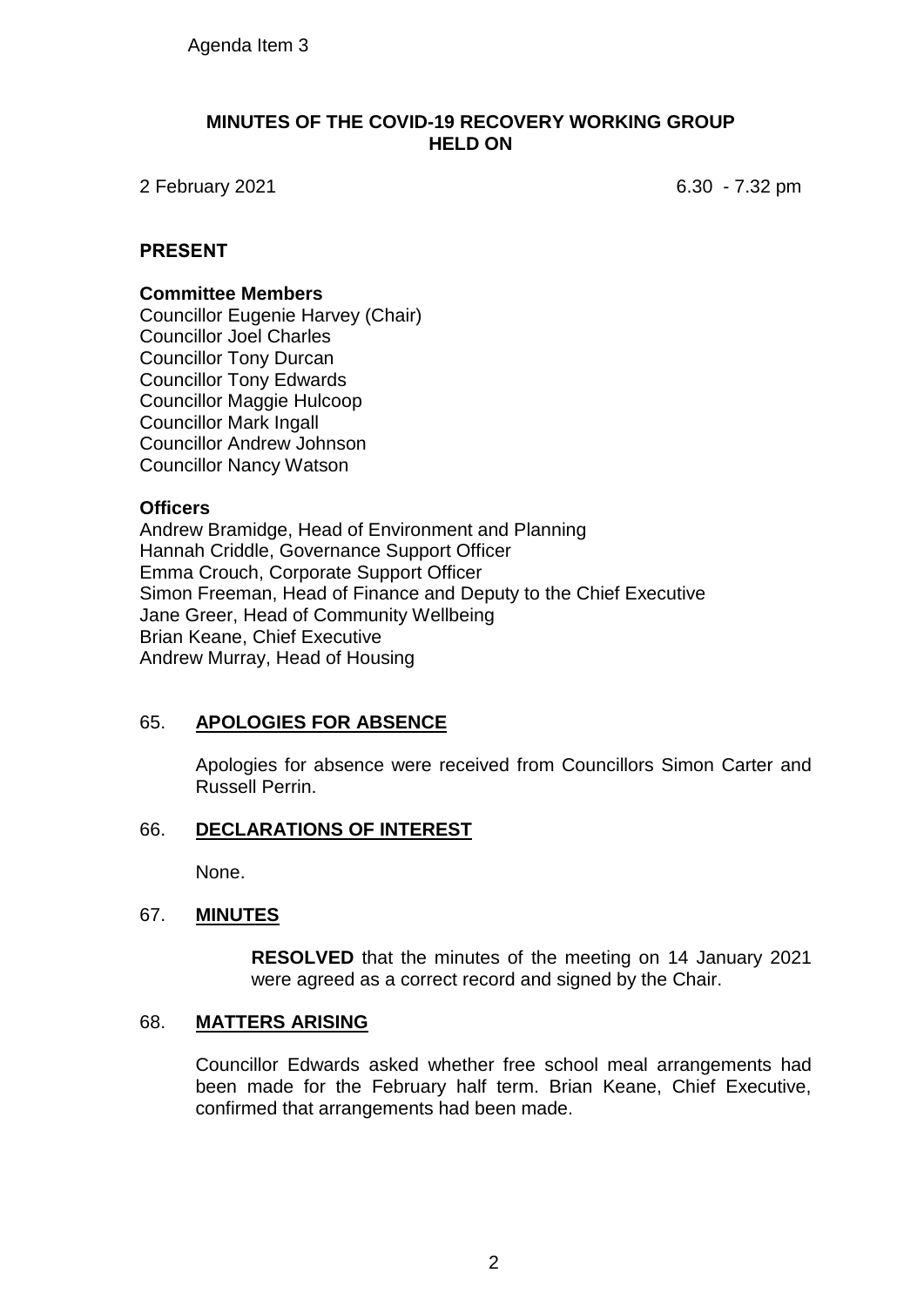### 69. **UPDATE ON COVID-19 POSITION**

The Working Group received an update on the Covid-19 position in Harlow. Andrew Bramidge, Head of Environment and Planning, advised that both the infection rate and admissions to PAH had fallen.

Councillor Johnson advised he would be interested in the number of people from Harlow who had received the vaccine. Andrew Bramidge confirmed he was expecting to receive this information within the next week. Councillor Johnson was also interested in the vaccination rate in care homes. Brian Keane agreed to write to Essex County Council to request this information.

Councillor Ingall raised concerns over the new South African variant of the virus which had been detected in Broxbourne. Councillor Ingall was concerned that Broxbourne residents are advised to come to Harlow for their vaccine appointments and suggested that a satellite vaccine station was set up in Broxbourne to avoid Broxbourne residents travelling to Harlow. Brian Keane confirmed he was meeting with the CCG tomorrow and would discuss this issue.

The Working Group agreed that the re-opening of the playgrounds would be formally reviewed on 18 February. It was suggested that it may be more appropriate to re-open the playgrounds once the primary schools were also re-opened.

Councillor Johnson raised concerns on the lack of uptake from the black community for the vaccine. Councillor Johnson also noted that there was limited communications from the CCG on the vaccine. Brian Keane confirmed he would be meeting with the CCG shortly to discuss their communications.

Councillor Charles suggested that the Council had discussions with wider Essex groups to ensure the town was prepared in case of a sudden surge in infections. Brian Keane confirmed that the Council was working with other councils and the Essex Director of Public Health for planning for the future.

Councillor Johnson suggested that a route map for the escalation and deescalation of services be created to provide some milestones for residents and to ensure transparency on decision making.

### 70. **FEEDBACK FROM BUSINESS FORUM**

Councillor Harvey confirmed the event was well attended and received. Both Covid-19 and Brexit were discussed. She confirmed the event was recorded and the link to the recording would be circulated to the Working Group. The date of the next meeting is 26 February 2021.